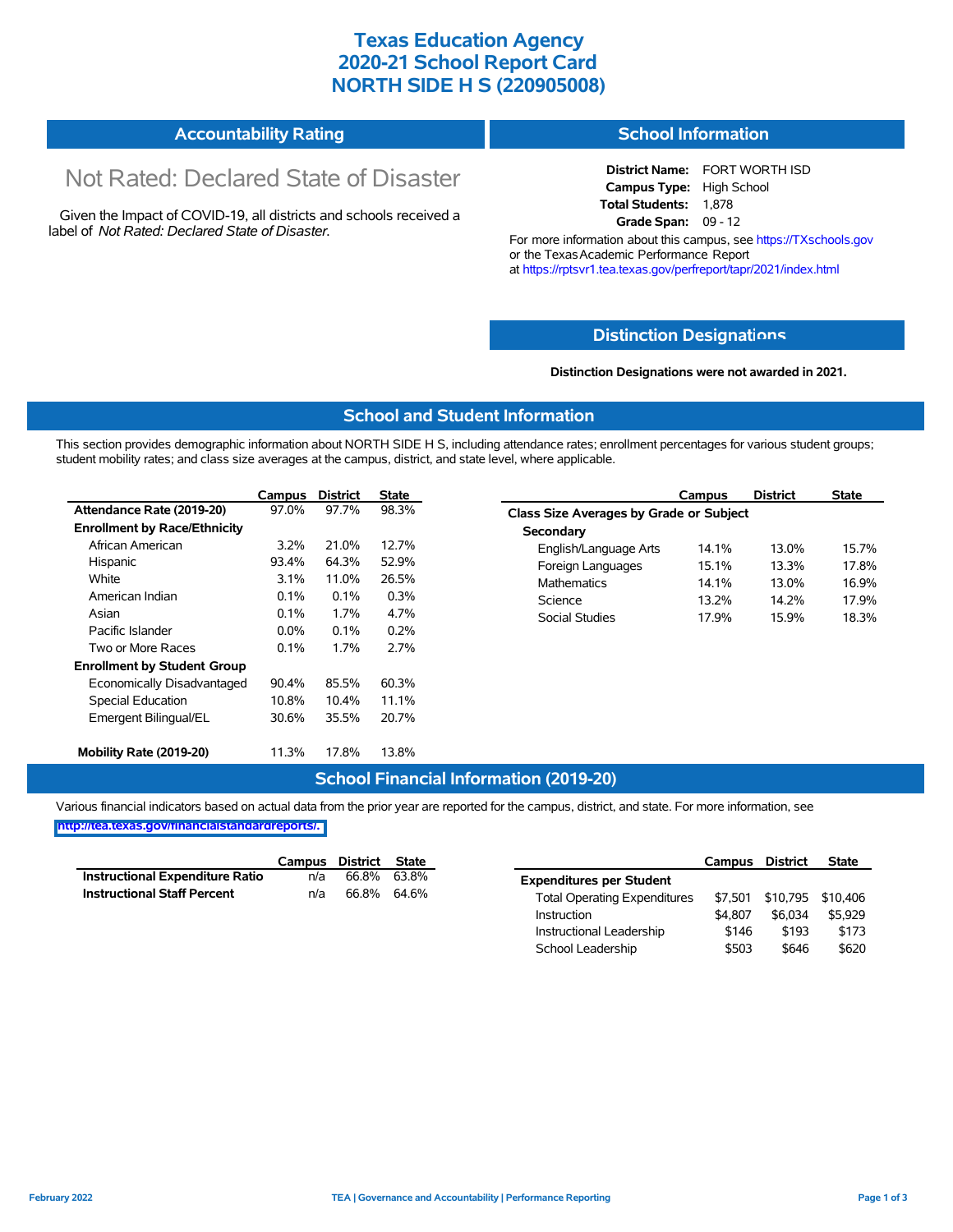### **Texas Education Agency 2020-21 School Report Card**

#### **STAAR Outcomes**

This section provides STAAR performance and outcomes. **Please note that due to the cancellation of spring 2020 STAAR administration due to the COVID-19 pandemic, 2019 results are shown.**

|                                                                                |      |              |                 |        |                              |     |       |                    |                |                                   | Two                      |        |
|--------------------------------------------------------------------------------|------|--------------|-----------------|--------|------------------------------|-----|-------|--------------------|----------------|-----------------------------------|--------------------------|--------|
|                                                                                |      |              |                 |        |                              |     |       |                    |                |                                   | or                       |        |
|                                                                                |      | <b>State</b> | <b>District</b> | Campus | African<br>American Hispanic |     | White | American<br>Indian | Asian          | <b>Pacific</b><br><b>Islander</b> | More                     | Econ   |
| STAAR Performance Rates at Approaches Grade Level or Above (All Grades Tested) |      |              |                 |        |                              |     |       |                    |                |                                   | Races                    | Disadv |
| All Subjects                                                                   | 2021 | 67%          | 50%             | 60%    | 50%                          | 60% | 52%   | $\ast$             | $\ast$         |                                   | $\ast$                   | 58%    |
|                                                                                | 2019 | 78%          | 67%             | 67%    | 66%                          | 68% | 54%   | 67%                | 57%            | $\ast$                            | 63%                      | 67%    |
| ELA/Reading                                                                    | 2021 | 68%          | 54%             | 54%    | 47%                          | 55% | 38%   | $\overline{a}$     | $\ast$         |                                   | $\ast$                   | 53%    |
|                                                                                | 2019 | 75%          |                 | 54%    | 47%                          | 55% | 41%   | $\ast$             | $\ast$         | $\ast$                            | $\ast$                   | 54%    |
|                                                                                | 2021 | 66%          | 64%             |        | 45%                          | 53% | 42%   | $\ast$             |                |                                   | $\overline{a}$           |        |
| <b>Mathematics</b>                                                             | 2019 |              | 44%             | 52%    |                              |     |       |                    | $\ast$         |                                   | $\ast$                   | 51%    |
|                                                                                |      | 82%          | 70%             | 73%    | 85%                          | 73% | 50%   |                    |                |                                   |                          | 73%    |
| Science                                                                        | 2021 | 71%          | 53%             | 61%    | 39%                          | 62% | 63%   | $\ast$             | $\ast$         | $\overline{a}$                    | $\overline{a}$<br>$\ast$ | 61%    |
|                                                                                | 2019 | 81%          | 71%             | 79%    | 73%                          | 79% | 73%   |                    |                |                                   |                          | 79%    |
| Social Studies                                                                 | 2021 | 73%          | 56%             | 79%    | 79%                          | 79% | 88%   |                    | $\overline{a}$ |                                   | $\overline{a}$<br>$\ast$ | 78%    |
|                                                                                | 2019 | 81%          | 71%             | 93%    | 100%                         | 93% | 88%   | $\ast$             | $\ast$         |                                   |                          | 92%    |
| STAAR Performance Rates at Meets Grade Level or Above (All Grades Tested)      |      |              |                 |        |                              |     |       |                    |                |                                   |                          |        |
| All Subjects                                                                   | 2021 | 41%          | 25%             | 31%    | 18%                          | 31% | 27%   | $\ast$             | $\ast$         |                                   | $\ast$                   | 29%    |
|                                                                                | 2019 | 50%          | 35%             | 38%    | 41%                          | 38% | 36%   | 50%                | 29%            | $\ast$                            | 25%                      | 37%    |
| ELA/Reading                                                                    | 2021 | 45%          | 30%             | 33%    | 21%                          | 34% | 25%   | $\overline{a}$     | $\ast$         | $\overline{a}$                    | $\ast$                   | 32%    |
|                                                                                | 2019 | 48%          | 35%             | 31%    | 31%                          | 31% | 28%   | $\ast$             | $\ast$         | $\ast$                            | $\ast$                   | 30%    |
| Mathematics                                                                    | 2021 | 37%          | 19%             | 16%    | 9%                           | 16% | 17%   | $\ast$             |                | $\overline{a}$                    | $\overline{a}$           | 14%    |
|                                                                                | 2019 | 52%          | 35%             | 40%    | 62%                          | 39% | 40%   |                    | $\ast$         |                                   | $\ast$                   | 39%    |
| Science                                                                        | 2021 | 44%          | 24%             | 23%    | 11%                          | 24% | 19%   |                    |                |                                   | $\overline{a}$           | 22%    |
|                                                                                | 2019 | 54%          | 38%             | 37%    | 40%                          | 37% | 36%   | $\ast$             | $\ast$         |                                   | $\ast$                   | 37%    |
| <b>Social Studies</b>                                                          | 2021 | 49%          | 32%             | 49%    | 36%                          | 49% | 63%   |                    |                |                                   | $\overline{a}$           | 47%    |
|                                                                                | 2019 | 55%          | 43%             | 62%    | 50%                          | 62% | 63%   | $\ast$             | $\ast$         |                                   | *                        | 61%    |
| STAAR Performance Rates at Masters Grade Level (All Grades Tested)             |      |              |                 |        |                              |     |       |                    |                |                                   |                          |        |
| All Subjects                                                                   | 2021 | 18%          | 9%              | 5%     | 3%                           | 5%  | 2%    | $\ast$             | $\ast$         |                                   | $\ast$                   | 5%     |
|                                                                                | 2019 | 24%          | 14%             | 8%     | 7%                           | 8%  | 3%    | 17%                | 0%             | $\ast$                            | 0%                       | 8%     |
| ELA/Reading                                                                    | 2021 | 18%          | 10%             | 2%     | 3%                           | 2%  | 0%    | $\overline{a}$     | $\ast$         |                                   | $\ast$                   | 2%     |
|                                                                                | 2019 | 21%          | 12%             | 2%     | 0%                           | 2%  | 0%    | $\ast$             | $\ast$         | $\ast$                            | $\ast$                   | 2%     |
| <b>Mathematics</b>                                                             | 2021 | 18%          | 7%              | 0%     | 0%                           | 0%  | 0%    | $\ast$             |                |                                   | $\overline{a}$           | 0%     |
|                                                                                | 2019 | 26%          | 15%             | 14%    | 23%                          | 14% | 0%    |                    | $\ast$         |                                   | $\ast$                   | 13%    |
| Science                                                                        | 2021 | 20%          | 7%              | 2%     | $0\%$                        | 2%  | $0\%$ |                    |                |                                   | $\overline{\phantom{a}}$ | 1%     |
|                                                                                | 2019 | 25%          | 13%             | 5%     | 0%                           | 6%  | 0%    | $\ast$             | $\ast$         |                                   | $\ast$                   | $6\%$  |
| <b>Social Studies</b>                                                          | 2021 | 29%          | 14%             | 21%    | 14%                          | 21% | 13%   |                    |                |                                   | $\frac{1}{2}$            | 20%    |
|                                                                                | 2019 | 33%          | 21%             | 28%    | 20%                          | 28% | 25%   | $\ast$             | $\ast$         |                                   | $\ast$                   | 27%    |
| <b>STAAR Assessment Participation (All Grades Tested)</b>                      |      |              |                 |        |                              |     |       |                    |                |                                   |                          |        |
| All Subjects                                                                   | 2021 | 88%          | 94%             | 86%    | 85%                          | 86% | 88%   | $\ast$             | $\ast$         |                                   | ∗                        | 86%    |
|                                                                                | 2019 | 99%          | 99%             | 99%    | 97%                          | 99% | 100%  | 100%               | 100%           | $\ast$                            | 100%                     | 99%    |
| ELA/Reading                                                                    | 2021 | 89%          | 94%             | 84%    | 82%                          | 84% | 88%   |                    | $\ast$         |                                   | $\ast$                   | 83%    |
|                                                                                | 2019 | 99%          | 100%            | 99%    | 98%                          | 99% | 100%  | $\ast$             | $\ast$         | $\ast$                            | $\ast$                   | 99%    |
| <b>Mathematics</b>                                                             | 2021 | 88%          | 95%             | 92%    | 96%                          | 92% | 87%   | $\ast$             |                |                                   |                          | 92%    |
|                                                                                | 2019 | 100%         | 100%            | 99%    | 100%                         | 99% | 100%  |                    | $\ast$         |                                   | $\ast$                   | 99%    |
|                                                                                |      |              |                 |        |                              |     |       |                    |                |                                   |                          |        |

 **- Indicates there are no students in the group. \* Indicates results are masked due to small numbers to protect student confidentiality.**

**n/a Indicates data reporting is not applicable for this group.**